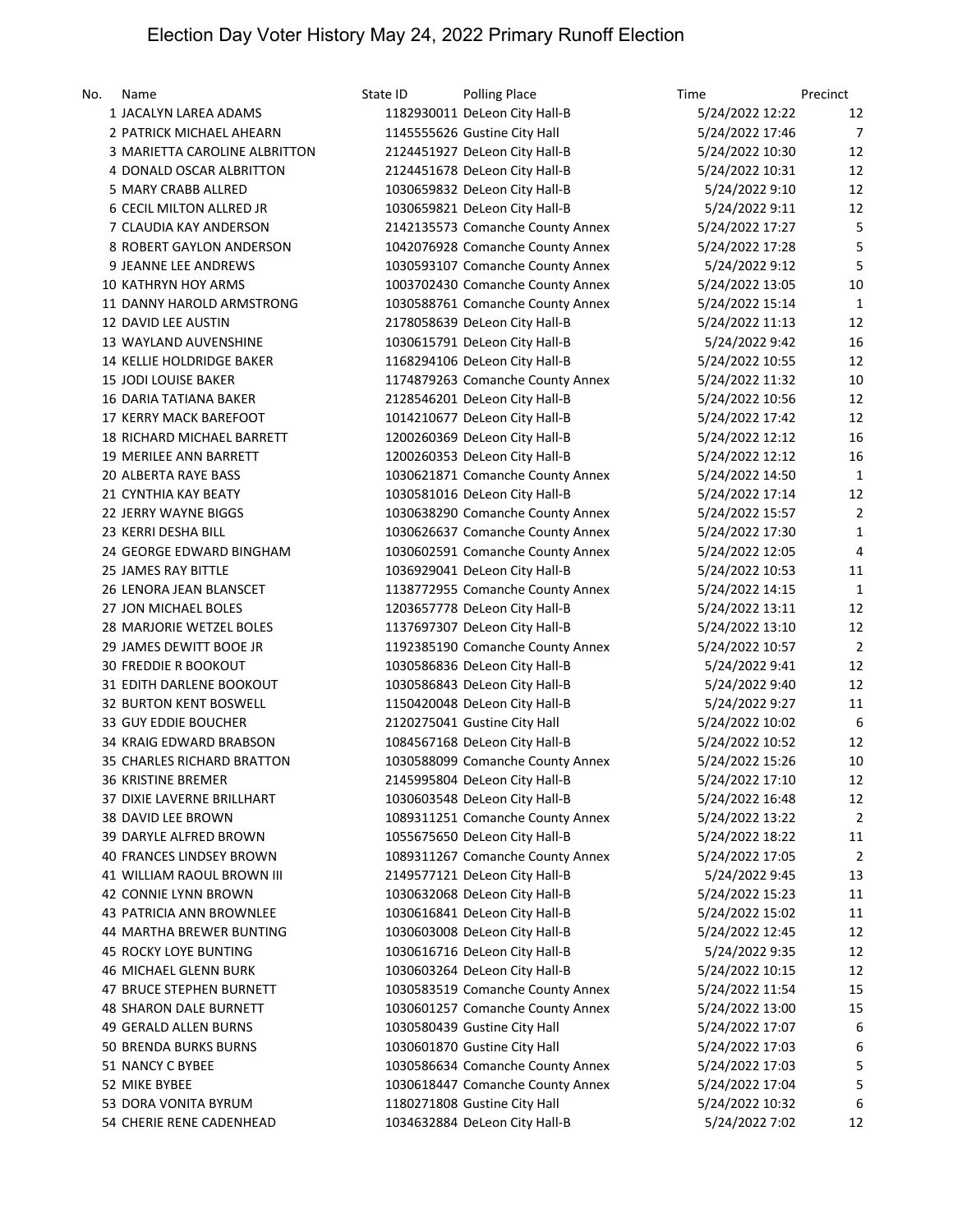55 JOHN CLANTON CADENHEAD 1179252734 DeLeon City Hall-B 5 56 RONNIE EARL CALCOTE 1030620200 Gustine City Hall 5 57 JIMMY MICHAEL CAREY 1003611539 Comanche County Annex 5/ 58 SUSAN WAYNE CARRUTH 1030599272 DeLeon City Hall-B 5/24/2022 15:22 59 GLENDA SUE CARSON 1030588393 Gustine City Hall 5 60 TERRILL LYN CASEY 1030668539 DeLeon City Hall-B 5/ 61 VICTORIA CROFT CATE 1001347947 Comanche County Annex 5/ 62 WARREN DUB CATE 1001347952 Comanche County Annex 5/ 63 LEWIS DANIEL CENTER 1162392470 Gustine City Hall 5 64 MARY ANN CHAMPION 2132885790 Gustine City Hall 5/ 65 STEPHEN MCMANUS CHAMPION 2003013500 Gustine City Hall 5/24/2023 12:09 65/2022 12:09 69 66 JESSIE JAMES CHANCELLOR 1030606643 Comanche County Annex 5 67 JANIS HITT CHAPPELL 1184892473 Comanche County Annex 5/ 68 FREDDIE LYNN CHAPPELL 1030610672 Comanche County Annex 5/ 69 ROY KYLE CHILDRESS 1030606529 Comanche County Annex 5/24 70 JESSE RAY CHUPP 1030634547 DeLeon City Hall-B 5/ 71 MARLENE MARIE CHURCH 1166644430 Comanche County Annex 5 72 LEILA RAHL CLARK 1124931922 Gustine City Hall 5 73 PATRICIA LOUISE CLARK 1030651276 Gustine City Hall 5 74 DAVID ALAN CLOSEN 1197739453 DeLeon City Hall-B 5/ 75 CAROLYN GILL COLCLEASURE 1030646960 Comanche County Annex 5/ 76 THOMAS WILLIAM CONNALLY 1030588828 Comanche County Annex 5/ 77 ARDATHA FLEURETTE CONNALLY 1030588863 Comanche County Annex 5/ 78 KENNETH DELL COTHREN 1030656584 DeLeon City Hall-B 5/ 79 JOYCE FAYE COTHREN 1144044711 DeLeon City Hall-B 5/ 80 SUE CAMPBELL COUCH 1030623888 Gustine City Hall 5 81 CHARLES BRUCE COUCH 1030657556 Gustine City Hall 5 82 EDDIE LEE COX 1024251049 Comanche County Annex 5/ 83 CAROL ROGERS CRAIG 1036689143 DeLeon City Hall-B 5 84 LINDA LAUREN CRESWELL 1030599825 Comanche County Annex 5 85 LEMUEL EDWARD CRESWELL 1030583353 Comanche County Annex 5 86 WILLIAM RAY CROSSON 2125729450 Gustine City Hall 5/24/2022 12:5729450 Gustine City Hall 87 CARISSA DORI CROWNOVER 1202087749 Comanche County Annex 5/ 88 GWENORA MCINTIRE CUMBIE 1010289257 DeLeon City Hall-B 5/24/2020 89 BOBBY JACK CUMBIE 1010289261 DeLeon City Hall-B 5/ 90 TRAVIS SCOT CUNNINGHAM 1058095275 Comanche County Annex 5/ 91 MARY THERESA DAVIS **2119755751 DeLeon City Hall-B** 5/ 92 WILLIAM WAYNE DAWKINS 1030640909 DeLeon City Hall-B 5/ 93 CAROLYN SUE DAWKINS 1030640913 DeLeon City Hall-B 5/24/2022 15:56 15:46 94 RANDY WAYNE DAY 1030619375 Comanche County Annex 5/ 95 PAULA ANN DAY 1030619368 Comanche County Annex 5/ 96 DAVID CLIFFORD DENMAN 1021337552 DeLeon City Hall-B 5/ 97 JANELL DOMEL 1137651378 Comanche County Annex 5/ 98 LARRY WAYNE DOMEL 1153729149 Comanche County Annex 5/ 99 MARY ANN DREXLER 1221578608 Comanche County Annex 5/ 100 AUGUSTUS FRANK DREXLER 2001819891 Comanche County Annex 5/ 101 ELIZABETH ANN DUDLEY 1080055971 Comanche County Annex 5/ 102 TOM ROBERT DUDLEY 1030605922 Comanche County Annex 5/ 103 MELISSA LEA DUDLEY 1030599255 Comanche County Annex 5/ 104 ARNOLD L DUDLEY 1030610831 Comanche County Annex 5/ 105 DONALD VERN DUFUR III 2000262681 Comanche County Annex 5/ 106 TOMMIE ELIZABETH DUNWELL 1030595629 DeLeon City Hall-B 5/24/2022 10:50 12:00 12:00 12:00 12:00 12:00 12:0 107 TIM EUGENE EADS JR 1208330372 DeLeon City Hall-B 5/24/2022 16:49 12:08330372 DeLeon City Hall-B 108 KATHRYN WOOTTERS EARP 2168057890 Comanche County Annex 5/ 109 FORREST AUBREY EISENRICH 1030619750 DeLeon City Hall-B 5/24/2022 10:08 13:09 10:08 14:09 10:08 14:09 10:0

| 5/24/2022 7:03 | 12 |
|----------------|----|
| 5/24/2022 9:42 | 7  |
| 24/2022 11:44  | 15 |
| 24/2022 15:22  | 11 |
| 6/24/2022 9:56 | 7  |
| 24/2022 13:06  | 11 |
| 24/2022 11:37  | 10 |
| 24/2022 11:38  | 10 |
| 6/24/2022 9:40 | 7  |
| 24/2022 11:08  | Е  |
| 24/2022 11:09  | Е  |
| 5/24/2022 8:22 | 1  |
| 24/2022 13:35  | 2  |
| 24/2022 13:36  | 2  |
| 24/2022 10:32  | 1  |
| 24/2022 13:16  | 11 |
| 5/24/2022 9:01 | 1  |
| 6/24/2022 9:58 | Е  |
| 6/24/2022 9:59 | 7  |
| 24/2022 16:53  | 13 |
| 24/2022 16:44  | 1  |
| 24/2022 11:00  | 1  |
| 24/2022 11:00  | 1  |
| 24/2022 10:35  | 12 |
| 24/2022 10:34  | 12 |
| 5/24/2022 7:48 | 7  |
| 5/24/2022 7:47 | 7  |
| 24/2022 16:25  | 2  |
| 6/24/2022 8:37 | 12 |
| 5/24/2022 8:50 | 1  |
| 5/24/2022 8:51 | 1  |
| 24/2022 11:56  | 7  |
| 24/2022 17:13  | 2  |
| 24/2022 16:09  | 12 |
| 24/2022 16:10  | 12 |
| 24/2022 11:39  | 2  |
| 24/2022 14:05  | 16 |
| 24/2022 15:56  | 11 |
| 24/2022 15:56  | 11 |
| 24/2022 13:06  | 1  |
| 24/2022 13:06  | 1  |
| 24/2022 10:39  | 12 |
| 24/2022 15:36  | 2  |
| 24/2022 15:37  | 2  |
| 24/2022 16:49  | 2  |
| 24/2022 15:01  | 2  |
| 24/2022 10:52  | 1  |
| 24/2022 11:55  | 2  |
| 24/2022 11:55  | 2  |
| 24/2022 10:53  | 1  |
| 24/2022 12:47  | 5  |
| 24/2022 10:50  | 12 |
| 24/2022 16:39  | 12 |
| 24/2022 13:34  | 15 |
|                |    |
| 24/2022 10:08  | 13 |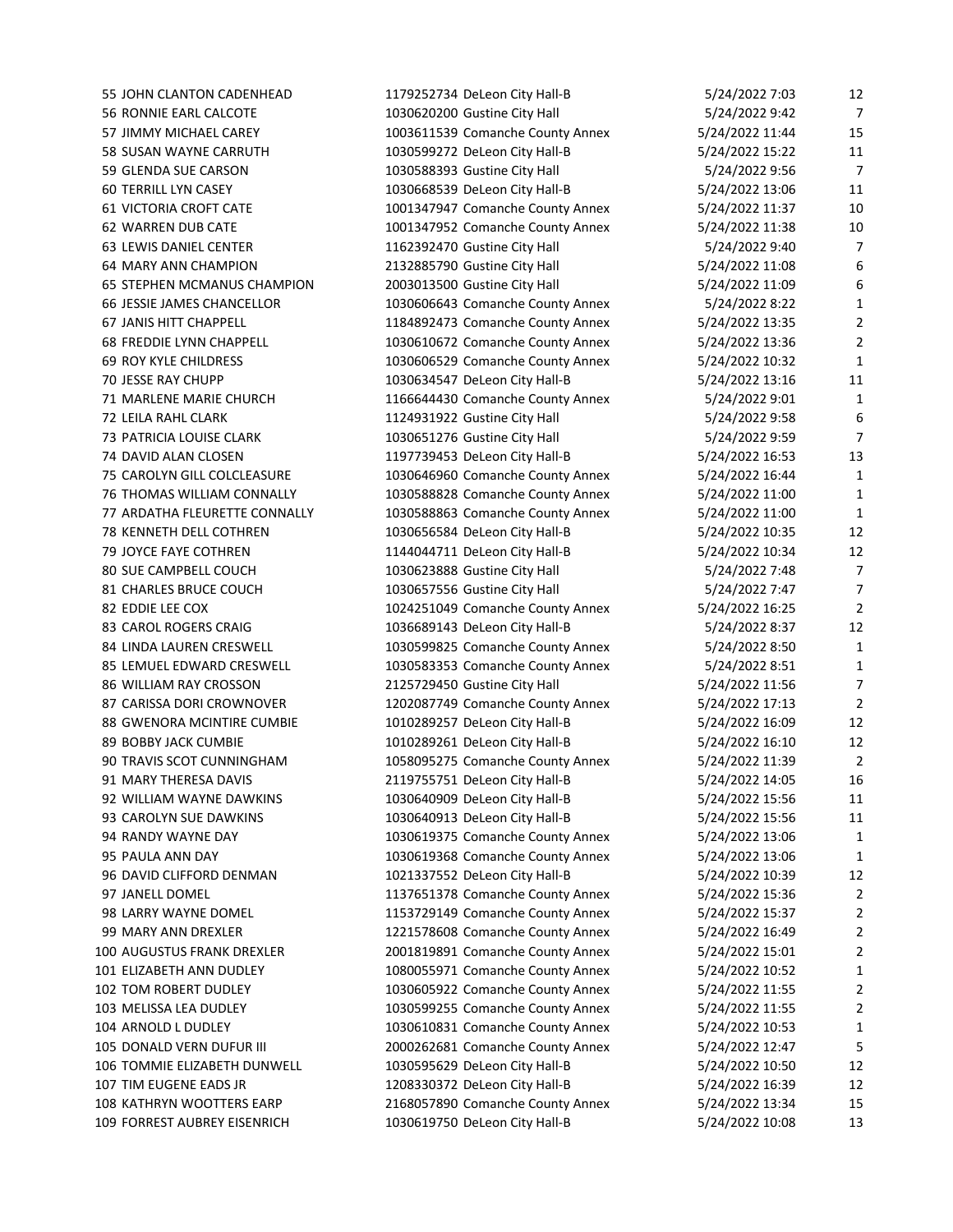JOYCE ELAINE ELLIOTT 2153942846 Comanche County Annex 5/24/2022 10:22 1 JIM EDWARD ELLIOTT 1046173518 DeLeon City Hall-B 5/24/2022 15:28 12 DOYLENE ROCKWELL EVANS 1030618153 Comanche County Annex 5/24/2022 11:47 10 113 EDWARD EUGENE EVANS 1073110239 Gustine City Hall 5/24/2022 16:07 7 JAMES G EVERHART 1030636327 DeLeon City Hall-B 5/24/2022 10:43 12 115 MICHAEL RAY FEIST 1031162791 Comanche County Annex 5/24/2022 11:29 5 GINGER BARFIELD FERGUSON 1154905586 Comanche County Annex 5/24/2022 9:14 5 JOYCE MCCAIN FISHER 1012356745 DeLeon City Hall-B 5/24/2022 11:15 12 118 DALE LEROY FISHER 1147896372 DeLeon City Hall-B 5/24/2022 11:16 12 GAYLON DALE FLEMING 1030609167 DeLeon City Hall-B 5/24/2022 17:19 12 DEBBIE FLEMING 1030603771 DeLeon City Hall-B 5/24/2022 17:18 12 HURSHEL LEE FLOYD 1030596491 DeLeon City Hall-B 5/24/2022 13:34 12 DANA HAMPTON FOSTER 1030632837 Comanche County Annex 5/24/2022 17:48 1 ZACHARY MCKAVETT FOSTER 2148559892 Comanche County Annex 5/24/2022 17:49 1 124 DORTHEY JEAN FRAZIER 1030596560 DeLeon City Hall-B 5/24/2022 13:33 12 PAULA ANN FRIESS 1051579912 Comanche County Annex 5/24/2022 13:27 10 ANGELA DENISE FRITTS 1089420613 Comanche County Annex 5/24/2022 8:32 1 GERALD RAY FRONK 1030667505 DeLeon City Hall-B 5/24/2022 9:55 12 NINA FRONK 1144043005 DeLeon City Hall-B 5/24/2022 9:54 12 INDIA ANN GALLEGOS 2183869870 Comanche County Annex 5/24/2022 12:26 1 MACKENZIE GARCIA 2126536298 Comanche County Annex 5/24/2022 17:18 1 BILL COLAN GAULT 1023050132 Comanche County Annex 5/24/2022 11:06 2 JOEANN HOPPER GAULT 1209044366 Comanche County Annex 5/24/2022 11:05 2 EDGAR GRAEME GEISENDORFF 1198318057 Comanche County Annex 5/24/2022 9:46 1 LAURA MORGAN GEISENDORFF 1198320658 Comanche County Annex 5/24/2022 9:44 1 135 STEVEN MATTHEW GERON 2110023516 Gustine City Hall 5/24/2022 10:13 7 136 TOMMY PAUL GERON 1098530646 Gustine City Hall 5/24/2022 7:40 7 137 LINDA JOANNE GERON 1098593357 Gustine City Hall 5/24/2022 15:11 7 138 RICKY LEN GEYE 1204894250 Gustine City Hall 5/24/2022 7:10 6 JUDY ANN GEYE 1030644963 Gustine City Hall 5/24/2022 17:57 6 THOMAS MICHAEL GIBSON 1030606662 Comanche County Annex 5/24/2022 11:23 1 KENNETH ERNEST GIBSON II 1030611205 Comanche County Annex 5/24/2022 18:01 15 142 BRANDON SCOTT GILMORE 1030659591 DeLeon City Hall-B 5/24/2022 10:11 12 MICHAEL DONALD GLATTER 1030587979 Comanche County Annex 5/24/2022 8:28 2 JANICE HANZLICEK GLATTER 1030587980 Comanche County Annex 5/24/2022 15:08 2 MOSE EDWARD GREEN 1030615575 Comanche County Annex 5/24/2022 17:55 1 RICKY DEAN GRIFFITH 1042068704 Comanche County Annex 5/24/2022 16:09 5 TERESA ADAMS GRIFFITH 1042094116 Comanche County Annex 5/24/2022 16:09 5 148 DAVID NORMAN GROW 2165878727 Gustine City Hall 5/24/2022 14:55 6 MERRY ANN GROW 2165878715 Gustine City Hall 5/24/2022 15:50 6 MARTINA LINDA GUERRA 1030608036 Comanche County Annex 5/24/2022 9:06 2 JIMMY PAT GUNTER 2185800741 Gustine City Hall 5/24/2022 11:44 7 JUDY E GUNTER 1030621496 Gustine City Hall 5/24/2022 11:01 6 BILLY MIKE GUNTER 1030602267 Gustine City Hall 5/24/2022 12:02 6 JACQUELINE MARY GUSTAFSON 1071955021 Comanche County Annex 5/24/2022 12:34 1 TORRIE LEE GUSTAFSON 1073623116 Comanche County Annex 5/24/2022 12:33 1 CAROL ANN HAGGARD 1030611768 Gustine City Hall 5/24/2022 14:09 7 157 PEGGY YOUNG HAGGARD 1030580043 Gustine City Hall 5/24/2022 11:16 7 KENNETH ELTON HAGOOD 1030621918 Comanche County Annex 5/24/2022 12:40 2 CLAUDIA KAY HAGOOD 1030600178 Comanche County Annex 5/24/2022 14:20 2 HAZEL LADELL HAMER 1030606978 Comanche County Annex 5/24/2022 13:44 15 PENELOPE KAY HAMILTON 1030607888 Comanche County Annex 5/24/2022 11:28 2 RONALD RAY HAMMON 1030612986 DeLeon City Hall-B 5/24/2022 8:08 12 DEBORAH LAVERNE HANSON 1038615802 DeLeon City Hall-B 5/24/2022 17:45 13 TERRY KAY HARDIN 1030613379 DeLeon City Hall-B 5/24/2022 7:42 12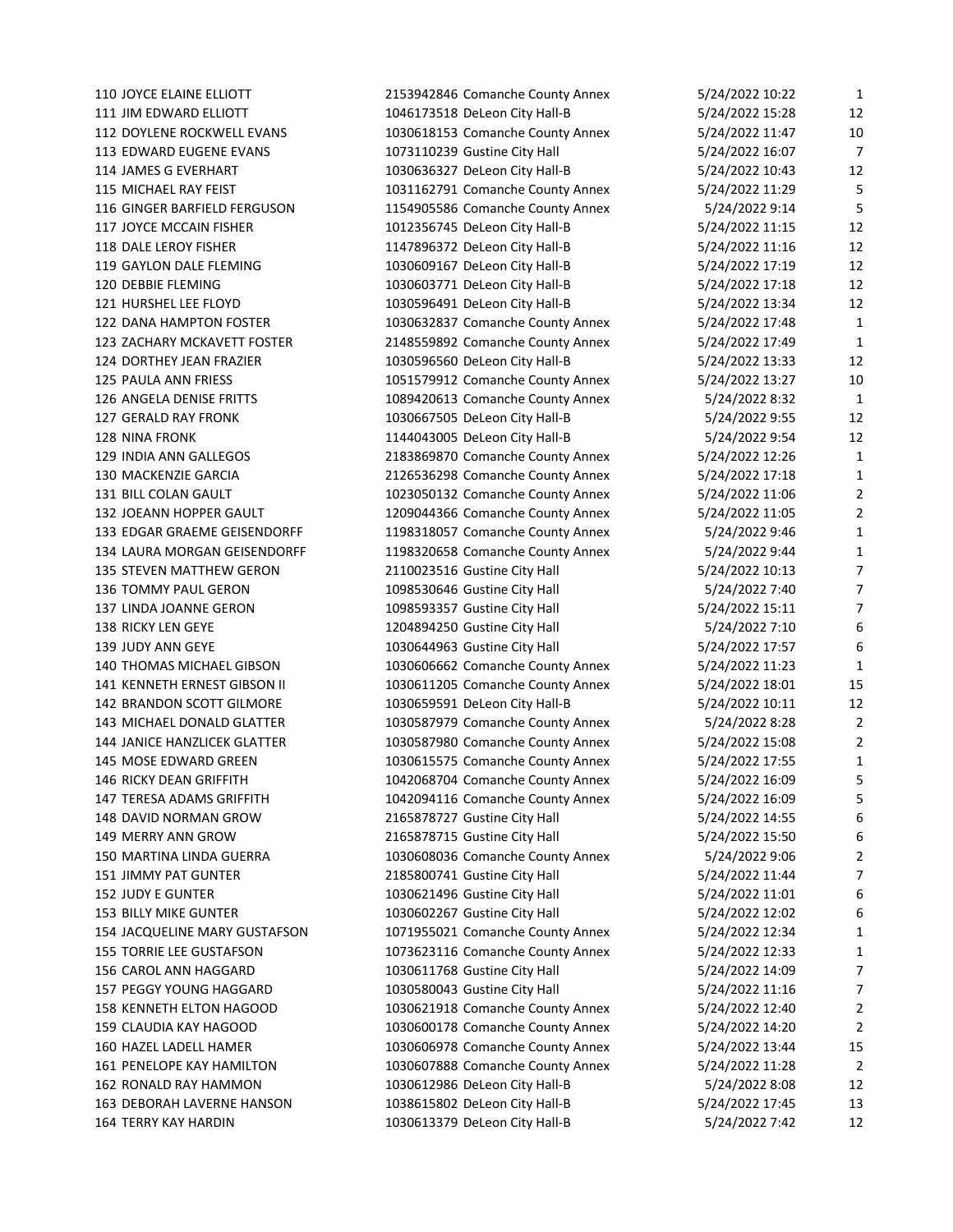182 BRANDON DALE HOLLAND 1182331321 DeLeon City Hall-B 187 KENNETH RAY HUEY 1030605556 Gustine City Hall 188 MALINDA KAY HUEY 1030650091 Gustine City Hall 200 NANCY RICHMON JOHNSON 1030607447 DeLeon City Hall-B 217 ETHEL HARTMAN KELLEY 1030160423 DeLeon City Hall-B

165 RANDALL WAYNE HARDIN 1030613269 DeLeon City Hall-B 166 JOEL JED HARPER 1060564349 DeLeon City Hall-B 5. 167 MICKY WALKER HARPER 1042422333 DeLeon City Hall-B 5 168 RICHARD DOUGLAS HARRIS 1005835285 Comanche County Annex 5 169 ROY DALE HARRISON 1030618857 Gustine City Hall 5. 170 WINNIE DENNA HART 1030621885 Comanche County Annex 171 TOMMY LEE HARVEY 1124890833 Comanche County Annex 5, 172 PATSY LOU HENNINGES 1030614580 Gustine City Hall 5. 173 SHARON KAY HICKS 1208819616 Comanche County Annex 5 174 MARY JANE HICKS 1030606156 Comanche County Annex 5, 175 JACKIE LYNN HICKS 1030606160 Comanche County Annex 5. 176 JOHNNY BART HICKS 1216976966 Comanche County Annex 5, 177 WALTER CRAIG HILL 1030598379 Comanche County Annex 5. 178 LANCE MATTHEW HILLIER SR 1148308715 DeLeon City Hall-B 5, 179 SELINA ANN HODGES 1162119419 DeLeon City Hall-B 5 180 CODY ROBERT HODGES 1030655045 DeLeon City Hall-B 5. 181 RICHARD DON HOLDRIDGE 1174802345 DeLeon City Hall-B 5, 183 PHYLLIS HOUSE 1030644327 Comanche County Annex 5, 184 CLAYTON WAYNE HOUSE 1030629326 Comanche County Annex 5. 185 AMY CAROL HUDDLESTON 1030597929 Comanche County Annex 186 BONNIE BOND HUETT 1030606796 Comanche County Annex 5, 189 ELVIN GREG HUTCHINS 1004071572 Comanche County Annex 5 190 WILLIAM ALLEN HUTH 1183303517 DeLeon City Hall-B 5. 191 BRIAN JAMES IMIOLA 1190137636 Comanche County Annex 5 192 DENISE ANNETTE IMIOLA 2145459938 Comanche County Annex 5 193 MICHAEL DWAYNE JEFFREY 1030668671 DeLeon City Hall-B 5 194 LESA DENESE PATTERSON JEFFREY 1030615893 DeLeon City Hall-B 5 195 SHERRY DEVON JENNINGS 1030606555 Comanche County Annex 196 TOMMY WILMONT JENNINGS 1030606564 Comanche County Annex 197 MARQUITA KAY JOHNSON 1145144891 Comanche County Annex 5. 198 NANCY RUTH JOHNSON 1030591580 DeLeon City Hall-B 5 199 PATRICIA ANNE JOHNSON 1181242786 Comanche County Annex 5. 201 GARY KEITH JOHNSON 1181416053 Comanche County Annex 5 202 DAVID MICHAEL JOHNSTON 1171481459 Comanche County Annex 5 203 DANNY PAUL JOHNSTON 1030636549 Gustine City Hall 5, 204 KIMBERLY SUSAN JOHNSTON 2161032575 Comanche County Annex 5 205 MONIQUE RENAE JOHNSTON 1030619161 Gustine City Hall 5, 5 206 KATHLEEN S JOLLEY 1004394871 DeLeon City Hall-B 5. 207 JON CRAIG JOLLEY 1003647777 DeLeon City Hall-B 5 208 MEREDITH ANNE JONES 1010256545 Comanche County Annex 5, 209 MARVIN CLAY JONES JR 1003951593 Comanche County Annex 5. 210 KERITH LAUREL JONES 1012051884 Comanche County Annex 5 211 JANE ANN JONES 1075252030 Comanche County Annex 5 212 SUSAN GULICK JONES 1030663566 Comanche County Annex 5 213 KADEN MATTHEW KASINGER 2190207713 Comanche County Annex 5 214 PAMELA JONES KASINGER 1023503667 Comanche County Annex 5 215 KENNETH MICHAEL KAVANAGH 1034850341 Gustine City Hall 5 216 PAULA KAVANAGH 1060564710 Gustine City Hall 5. 218 JAMES BROOKS KERLEY 1030599049 Comanche County Annex 5, 219 BILLY WADE KERLEY THE REGIST OF THE 1030670597 Gustine City Hall 5, 5, 2022

| 5/24/2022 7:41 | 12                      |
|----------------|-------------------------|
| /24/2022 13:29 | 12                      |
| /24/2022 13:29 | 12                      |
| /24/2022 13:21 | 15                      |
| /24/2022 16:21 | 9                       |
| 5/24/2022 9:38 | 1                       |
| /24/2022 17:26 | 1                       |
| /24/2022 15:22 | 9                       |
| /24/2022 11:56 | $\overline{a}$          |
| /24/2022 10:44 | $\overline{\mathbf{c}}$ |
| /24/2022 10:45 | $\overline{a}$          |
| /24/2022 11:57 | $\overline{a}$          |
| /24/2022 17:10 | 1                       |
| /24/2022 14:57 |                         |
|                | 12                      |
| /24/2022 17:00 | 12                      |
| /24/2022 16:05 | 12                      |
| /24/2022 16:55 | 11                      |
| 5/24/2022 7:05 | 12                      |
| /24/2022 13:13 | 2                       |
| /24/2022 13:12 | 2                       |
| 5/24/2022 8:40 | 15                      |
| /24/2022 13:32 | 5                       |
| 5/24/2022 7:43 | 6                       |
| 5/24/2022 7:42 | 6                       |
| /24/2022 17:31 | 1                       |
| /24/2022 11:06 | 11                      |
| /24/2022 18:12 | 2                       |
| /24/2022 18:11 | 2                       |
| /24/2022 16:51 | 16                      |
| /24/2022 14:31 | 16                      |
| 5/24/2022 9:55 | 1                       |
| 5/24/2022 9:56 | 1                       |
| /24/2022 15:58 | 5                       |
| /24/2022 10:42 | 12                      |
| /24/2022 16:28 | 15                      |
| 5/24/2022 9:48 | 12                      |
| /24/2022 16:23 | 15                      |
| /24/2022 13:16 | 1                       |
| /24/2022 17:28 | 6                       |
| /24/2022 13:17 | 1                       |
| /24/2022 17:27 | 6                       |
| /24/2022 10:46 | 14                      |
| /24/2022 10:54 | 14                      |
| /24/2022 17:09 | 4                       |
| /24/2022 14:13 | 2                       |
| /24/2022 17:09 | 4                       |
| /24/2022 14:12 | $\overline{a}$          |
| /24/2022 17:08 | 4                       |
| /24/2022 18:08 | 2                       |
| /24/2022 17:23 | 2                       |
| /24/2022 14:01 | 6                       |
| /24/2022 14:02 | 6                       |
| 5/24/2022 9:18 | 12                      |
| /24/2022 10:31 | 5                       |
| /24/2022 12:20 | 9                       |
|                |                         |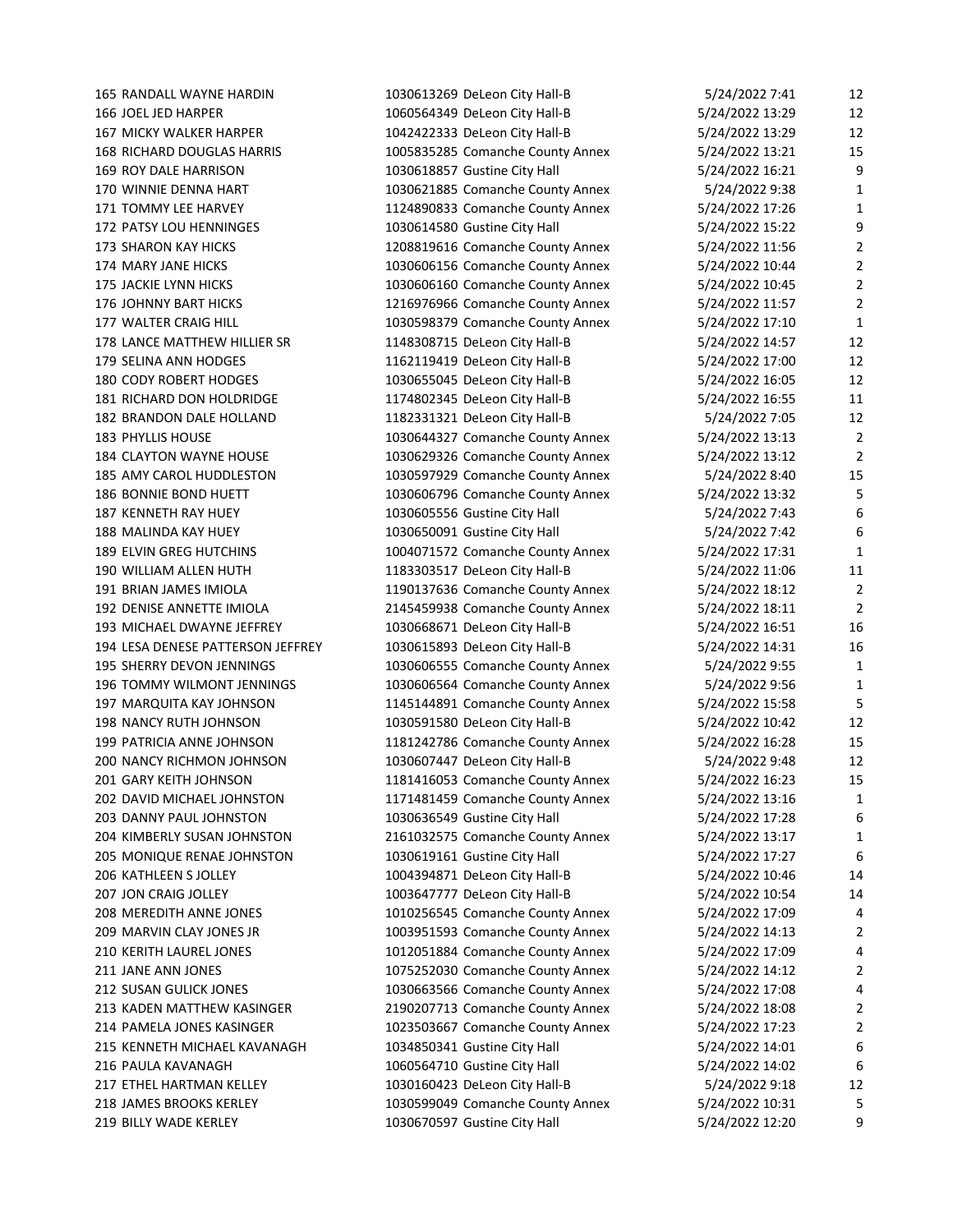JAMES HERBERT MERCER 1030610018 Comanche County Annex 5/24/2022 7:20 1

 IRIS DAWN KERLEY 1030654390 Gustine City Hall 5/24/2022 12:19 9 KATHY BURKS KIMMEL 1030590339 Comanche County Annex 5/24/2022 14:16 2 CRAIG R KINSEY 1088709333 Comanche County Annex 5/24/2022 16:33 15 BOBBIE GERALD KINSEY 1180321455 Comanche County Annex 5/24/2022 12:46 15 LINDA ROGERS KINSEY 1180321536 Comanche County Annex 5/24/2022 12:44 15 225 THOMAS BOSWELL KIRK 2124615256 DeLeon City Hall-B 5/24/2022 9:17 12 KARAN JO KIRK 1030596663 DeLeon City Hall-B 5/24/2022 14:38 12 BETTY PATTON KIRKLAND 1030588386 Gustine City Hall 5/24/2022 13:41 6 JOHN BENJAMIN KNUDSON 1030589377 Comanche County Annex 5/24/2022 10:40 5 PAM MCCARTY KNUDSON 1030580004 Comanche County Annex 5/24/2022 10:39 5 230 LORIE BETH KOONCE 1030641721 DeLeon City Hall-B 5/24/2022 10:51 12 PATRICIA GAY KOONCE 1030587323 DeLeon City Hall-B 5/24/2022 18:04 12 CHRISTOPHER DEREK KOONCE 1030658477 DeLeon City Hall-B 5/24/2022 16:01 12 233 JOE BRADLEY KOONCE 1030659088 DeLeon City Hall-B 5/24/2022 10:52 12 234 RONALD SCOTT KOONCE 1030587334 DeLeon City Hall-B 5/24/2022 18:05 12 FREDERICK WILLIAM KRENKE 1200568962 Comanche County Annex 5/24/2022 11:07 5 236 THERESA J KYLE 1091805466 DeLeon City Hall-B 5/24/2022 15:15 16 237 JUDY BELLE LAMB 1050897698 DeLeon City Hall-B 5/24/2022 12:20 11 RONALD DEWAINE LANE 1030665641 DeLeon City Hall-B 5/24/2022 10:40 11 GARY LEE LATTEA 2183958960 Comanche County Annex 5/24/2022 12:27 1 240 JERRY L LEONARD 1027802475 DeLeon City Hall-B 5/24/2022 12:21 11 BECKY JEAN LETTUNICH 1096288354 DeLeon City Hall-B 5/24/2022 17:58 12 242 PAUL FRANKLIN LETTUNICH III 2148645215 DeLeon City Hall-B 5/24/2022 17:57 12 PHILLIP JAYE LEVENS 1030667068 DeLeon City Hall-B 5/24/2022 8:50 16 244 BRANDON JAYE LEVENS 1030655971 DeLeon City Hall-B 5/24/2022 8:52 16 CLIFFORD RAY LEWIS 1092193569 Comanche County Annex 5/24/2022 9:07 1 DEBRA KOONCE LEWIS 1218871298 Comanche County Annex 5/24/2022 9:07 1 DALTON WAYNE LIMMER 1030580814 Comanche County Annex 5/24/2022 14:57 2 WANDA JOHNSON LLOYD 1030589349 Comanche County Annex 5/24/2022 10:03 2 ALAN LYNN LUKER 1030627203 Gustine City Hall 5/24/2022 18:01 6 JOHN DAVID LUKER 1030585549 Comanche County Annex 5/24/2022 13:02 4 FRANK WADE LUKER 1058072181 Gustine City Hall 5/24/2022 9:30 7 CARLA DIANE LUKER 1030670702 Gustine City Hall 5/24/2022 18:00 6 ROBERT CLYDE MARSTON 1145252428 DeLeon City Hall-B 5/24/2022 13:16 12 REGINA ANN MARSTON 1145252395 DeLeon City Hall-B 5/24/2022 13:15 12 IRMA MARTINEZ 1168755800 Gustine City Hall 5/24/2022 12:10 6 SANDRA LYN MAST 1030663702 Comanche County Annex 5/24/2022 10:33 1 HEATHER MICHELLE MASTERS 2121546156 Comanche County Annex 5/24/2022 14:59 5 KENT ANTHONY MATHERNE 1030635894 DeLeon City Hall-B 5/24/2022 9:59 12 DAVID RAY MATHIS 1030613731 DeLeon City Hall-B 5/24/2022 17:08 12 ELVIA MOYA MATHIS 2130335638 DeLeon City Hall-B 5/24/2022 14:09 12 JAY RANDALL MAXWELL 2188171407 Comanche County Annex 5/24/2022 9:48 5 LORETTA LORETTA MAXWELL 2188171843 Comanche County Annex 5/24/2022 9:47 5 ROY LEE MAYFIELD 1181882726 Comanche County Annex 5/24/2022 10:17 1 DELTON MACFRED MCCAIG 1146677437 Comanche County Annex 5/24/2022 14:51 2 CLIFTON HATCHER MCCALL 1030584388 Comanche County Annex 5/24/2022 13:53 2 QUAY WILLIAMS MCCALL 1030584390 Comanche County Annex 5/24/2022 13:53 2 HOLLIS E MCCRIGHT 1015583131 Comanche County Annex 5/24/2022 10:12 10 JOE MICHAEL MCCRIGHT 1141897079 Comanche County Annex 5/24/2022 10:13 10 JOE PAUL MCCULLOUGH 1030618985 Gustine City Hall 5/24/2022 11:37 6 JANICE NORREEN MCCULLOUGH 1030618971 Gustine City Hall 5/24/2022 11:36 6 SHARON COOPER MCKINZIE 1129783189 Comanche County Annex 5/24/2022 14:21 2 PAUL MCKINZIE 1179732754 Comanche County Annex 5/24/2022 14:21 2 SUZANNE MCMEENS 1030635802 DeLeon City Hall-B 5/24/2022 9:19 12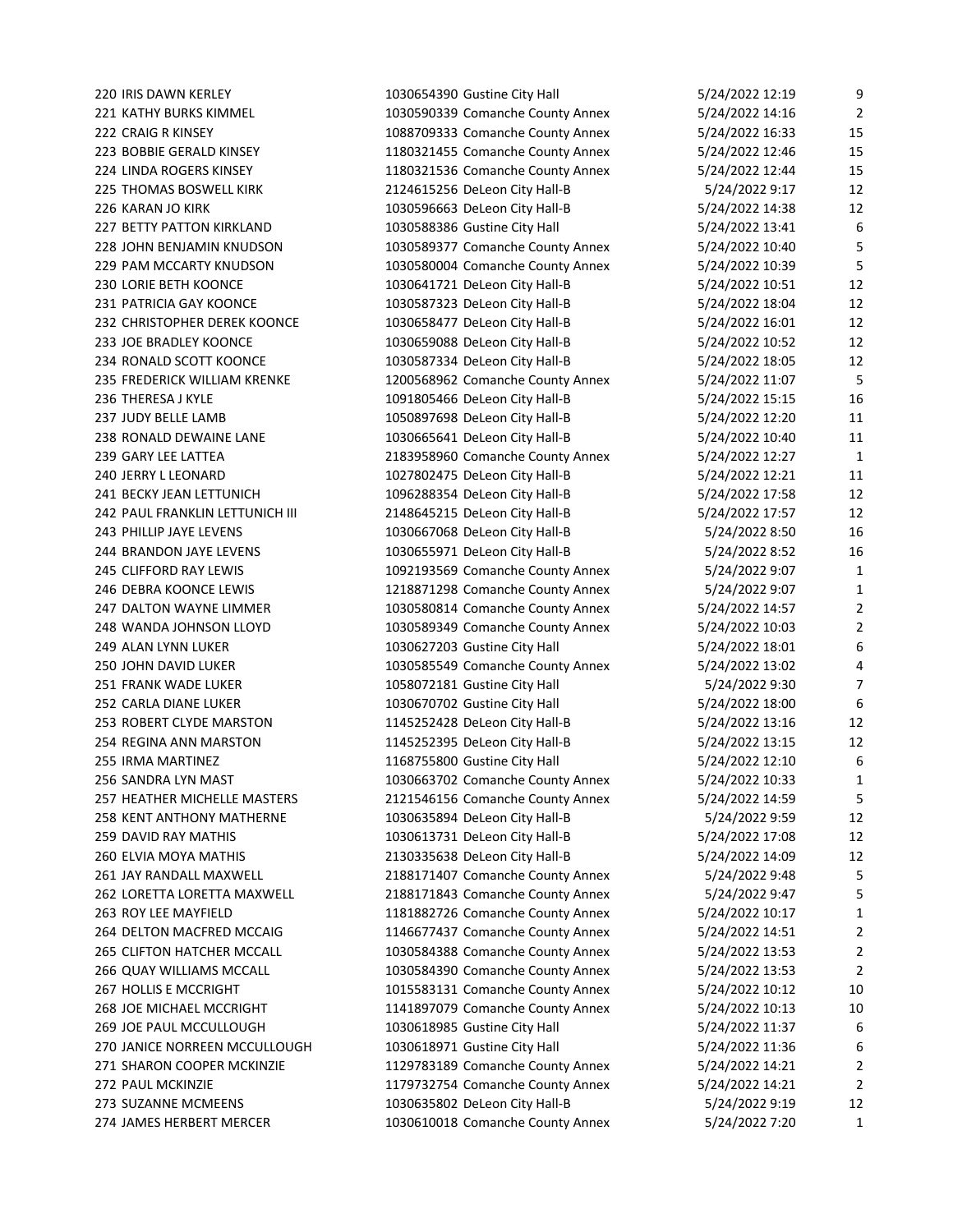STEVEN CRAIG MITCHELL 1060488570 DeLeon City Hall-B 5/24/2022 14:36 12 PATRICIA LOGAN MOORE 1074752211 Comanche County Annex 5/24/2022 15:25 10 278 EARLENE CHRISTIAN MOORE 1030607651 DeLeon City Hall-B 5/24/2022 12:28 11 TERRY JACK MOORE 1074752224 Comanche County Annex 5/24/2022 15:24 10 JIMMIE ELLIS MOORE 1030590373 Comanche County Annex 5/24/2022 16:24 15 PATSY SUE MOORE 1030602396 Gustine City Hall 5/24/2022 10:53 7 WILLIAM EVAN MOORE 1148168745 DeLeon City Hall-B 5/24/2022 13:13 13 PAMELA HERRING MORGAN 1187685402 Comanche County Annex 5/24/2022 18:16 2 LINDY MORGAN 1030583002 Comanche County Annex 5/24/2022 18:24 1 285 PATRICE ALLISON MORGAN 1154062001 DeLeon City Hall-B 5/24/2022 10:26 12 JERRY LEE MORGAN 1030664537 DeLeon City Hall-B 5/24/2022 7:54 12 DAVID CURRY MORGAN 1013182632 Comanche County Annex 5/24/2022 18:17 2 288 RICHARD THOMAS MORGAN 1076246779 DeLeon City Hall-B 5/24/2022 9:46 12 289 SHERIDYN MORGAN 1030643656 DeLeon City Hall-B 5/24/2022 7:54 12 LARRY DALE MORGAN 1030580559 Comanche County Annex 5/24/2022 18:25 1 JAMES EDWARD MORGAN 1030617563 DeLeon City Hall-B 5/24/2022 10:27 12 CAROL MORRIS 1116609392 Gustine City Hall 5/24/2022 13:31 7 293 GEORGIANNA MARIA MORRISON 1209909205 DeLeon City Hall-B 5/24/2022 12:11 12 294 KEITH MARSHALL MORRISON 1042096038 DeLeon City Hall-B 5/24/2022 12:11 12 SARA CATHERINE MOTSINGER 1187204523 DeLeon City Hall-B 5/24/2022 17:09 12 JOEL CLIFFORD MURPHY 1044219752 Gustine City Hall 5/24/2022 11:12 6 297 RUSSELL WADE MURPHY 12003285476 Gustine City Hall 5/24/2022 11:11 6 MARIE SIMMONS NABORS 1030658579 DeLeon City Hall-B 5/24/2022 14:02 12 JERRY CECIL NEELEY 1030639812 DeLeon City Hall-B 5/24/2022 10:23 12 BILLIE GAIL NEELEY 1030641951 DeLeon City Hall-B 5/24/2022 12:48 12 RHONDA P NICHOLSON 1040470866 Gustine City Hall 5/24/2022 10:45 6 302 PAUL GREGORY NICHOLSON 1040474466 Gustine City Hall 5/24/2022 10:46 6 KRISTIE DAVIS NOLES 1193802366 Comanche County Annex 5/24/2022 17:57 2 KENNETH DON NOLES 1124358368 Comanche County Annex 5/24/2022 17:56 2 ONA ODOM 1030620151 DeLeon City Hall-B 5/24/2022 13:28 11 JW ODOM 1030601725 DeLeon City Hall-B 5/24/2022 13:27 11 ALISON KAY OVERBY 2120335743 DeLeon City Hall-B 5/24/2022 10:48 12 ELSA PACHECO 1030652942 DeLeon City Hall-B 5/24/2022 13:36 12 WAYNE TRUETT PARSONS II 1030617707 DeLeon City Hall-B 5/24/2022 7:04 12 SHELLY ALLRED PATE 1176099275 DeLeon City Hall-B 5/24/2022 15:08 12 311 FLOYD EDGAR PEARSON III 1030659100 DeLeon City Hall-B 5/24/2022 11:53 12 THOMAS SCOTT PEGUES 1029999795 Comanche County Annex 5/24/2022 8:56 10 JUDY BETH PEGUES 1030076850 Comanche County Annex 5/24/2022 8:55 10 CHRISTINE ANN PERKINS 1030635123 Comanche County Annex 5/24/2022 11:12 1 DEBORAH LYNNE PETERSEN 1176311622 Comanche County Annex 5/24/2022 13:33 15 THEODORE BLACKMUN PETERSEN 1180196469 Comanche County Annex 5/24/2022 14:15 15 JANIS ANN PETTWAY 1030607358 DeLeon City Hall-B 5/24/2022 14:49 12 LYNITA SUE PIERSON 1030604209 DeLeon City Hall-B 5/24/2022 13:53 12 BOBBY PIERSON 1030654446 DeLeon City Hall-B 5/24/2022 13:52 12 RODNEY STEVEN PINO 1181697292 Comanche County Annex 5/24/2022 12:56 10 JANET LYNN PINO 1180794896 Comanche County Annex 5/24/2022 12:55 10 JOSEPH FRANKLIN PITTMAN 1043474412 DeLeon City Hall-B 5/24/2022 11:26 12 NELDA DANIELS PITTMAN 1043474483 DeLeon City Hall-B 5/24/2022 11:25 12 324 E. ZULEAN FISHER POYNOR 1030602562 DeLeon City Hall-B 5/24/2022 9:33 16 325 JOHN ALLEN POYNOR 1030602570 DeLeon City Hall-B 5/24/2022 10:18 16 TONEY RAY PRATHER 1030586858 DeLeon City Hall-B 5/24/2022 8:13 12 327 TERRIE DENISE PRATHER 1030586870 DeLeon City Hall-B 5/24/2022 13:40 12 328 ROBERT PAGE PRICE 1211642918 DeLeon City Hall-B 5/24/2022 15:10 12 SALLY DIANN PRIDDY 1030670328 DeLeon City Hall-B 5/24/2022 17:38 12

SARAH JANE MILLER 1030668732 Gustine City Hall 5/24/2022 14:39 7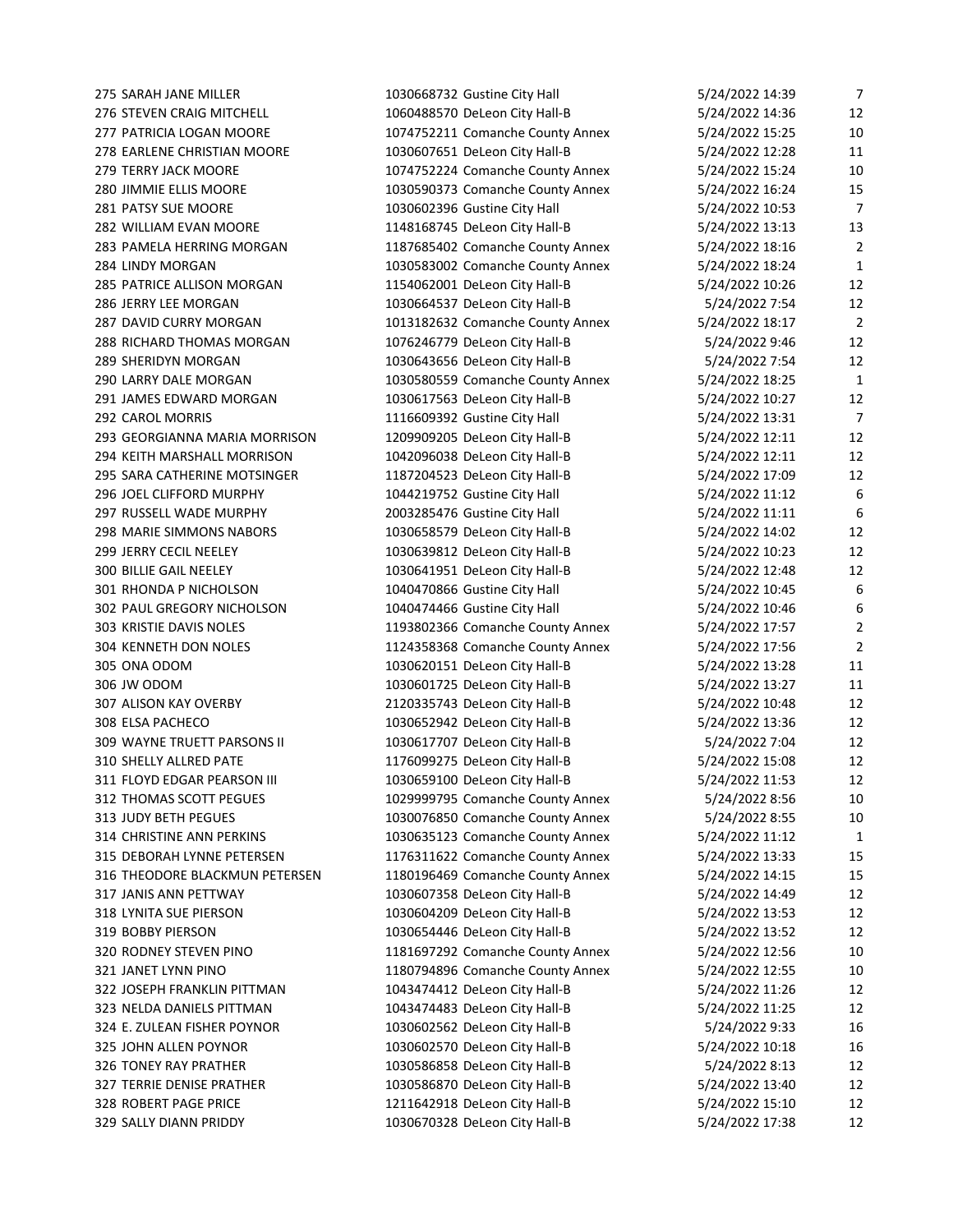MARSHALL JACK PYBURN 1030652926 Comanche County Annex 5/24/2022 11:08 15 WENDY JOAN RABACH 2160259058 Gustine City Hall 5/24/2022 9:50 7 CARL DAVID REYNOLDS 1034475331 DeLeon City Hall-B 5/24/2022 10:05 12 DONNA JILL RICH 1207154361 DeLeon City Hall-B 5/24/2022 7:56 12 RANDALL JACK RILEY 1030594246 Comanche County Annex 5/24/2022 10:09 15 JOHN RANDAL RIPLEY 1030621533 Gustine City Hall 5/24/2022 11:14 6 DOYLENA GAY ROBERTS 1030641265 Gustine City Hall 5/24/2022 18:14 7 SHARON EVANS ROBINETT 1030586476 DeLeon City Hall-B 5/24/2022 7:43 12 JAMES ALAN ROUNDTREE 2138790054 Comanche County Annex 5/24/2022 16:43 5 VIVIAN MARIE SALDANA 2163593039 DeLeon City Hall-B 5/24/2022 10:44 12 PATRICIA DUPRE SALMON 1188254350 Comanche County Annex 5/24/2022 9:48 1 364 SONJA JEAN SCOTT 1003186162 DeLeon City Hall-B 5/24/2022 8:55 12 JAY LAWRENCE SEAMANDS 1030643813 Comanche County Annex 5/24/2022 9:02 2 JOHNNIE GOODEN SECKINGER 1030604526 DeLeon City Hall-B 5/24/2022 15:20 12 375 MARK WAYNE SIDES 1030607698 DeLeon City Hall-B 5/24/2022 11:17 11 378 HARRISON CLARK SIDES 2188185248 DeLeon City Hall-B 5/24/2022 17:11 11

330 GREGORY LEE PRIDDY 1056494592 DeLeon City Hall-B 5/24/2022 17:39 12 331 JUDY LASEMAN PROCTOR 1030632408 Gustine City Hall 5/24/2022 13:43 7 332 ROY MILTON PROCTOR 1030632372 Gustine City Hall 5/24/2022 11:13 7 333 GLENDA RUTH PRYOR 1191495053 DeLeon City Hall-B 5/24/2022 15:12 12 335 MARILYN KAY QUAST 1030669066 Comanche County Annex 5/24/2022 12:18 1 336 GARY ROGER RABACH 2159929523 Gustine City Hall 5/24/2022 9:50 7 338 LARRY STEPHEN REECE 1214814902 Comanche County Annex 5/24/2022 8:33 5 339 JAMES CORDELL REED 1030616083 Comanche County Annex 5/24/2022 10:54 15 341 PATSY REYNOLDS 1034475349 DeLeon City Hall-B 5/24/2022 10:04 12 344 ERIC JOHN RINCONES 1048980358 DeLeon City Hall-B 5/24/2022 11:30 12 345 LADONNA MARIE RINCONES 1048958132 DeLeon City Hall-B 5/24/2022 11:30 12 346 DORTHA NELL RIPLEY 1030644512 Gustine City Hall 5/24/2022 11:04 6 348 NAIDENE TIEMANN RIPLEY 1023088272 Gustine City Hall 5/24/2022 11:14 6 349 JUDITH WOODS ROACH 1008327232 Comanche County Annex 5/24/2022 14:30 5 351 BETSY ROSS ROBINETT 1030613461 DeLeon City Hall-B 5/24/2022 9:53 11 352 JACKIE ELWIN ROBINETT 1030587174 DeLeon City Hall-B 5/24/2022 11:53 11 354 WILLARD SAMUEL ROBINETT 1030586482 DeLeon City Hall-B 5/24/2022 7:44 12 355 DAVID LEON ROBINSON 1030599357 Comanche County Annex 5/24/2022 12:49 1 357 LOYD RAY RUSH 1030609151 DeLeon City Hall-B 5/24/2022 17:41 12 358 PAMELA NELL RUSH 1030604039 DeLeon City Hall-B 5/24/2022 17:40 12 360 KIANA ANTONIA SALDANA 2163592926 DeLeon City Hall-B 5/24/2022 10:44 12 361 NOEL STEEN SALMON 1188256535 Comanche County Annex 5/24/2022 9:49 1 363 WILLIAM EARL SAMPLE JR 1010145752 DeLeon City Hall-B 5/24/2022 12:08 13 366 PAMELA GAYLE SEAMANDS 1030643809 Comanche County Annex 5/24/2022 9:02 2 367 LEE RAY SECKINGER 1030597005 DeLeon City Hall-B 5/24/2022 15:20 12 369 MARTIN WALTER SEIDER 1030612290 Gustine City Hall 5/24/2022 14:07 7 370 DICK SENTER 1030642991 DeLeon City Hall-B 5/24/2022 16:59 11 371 CATHY GUNTER SHAW 1125035670 Gustine City Hall 5/24/2022 15:20 6 372 TIFFANY HARRIS SHAW 1030644646 Comanche County Annex 5/24/2022 16:27 1 373 LAVORICE MAE SHELTON 1030583733 Comanche County Annex 5/24/2022 14:19 1 374 JORDAN TAYLOR ELIZABETH SHERROD 2189066391 DeLeon City Hall-B 5/24/2022 16:52 16 376 KORI DAWN SIDES 1030629240 DeLeon City Hall-B 5/24/2022 16:57 11 377 SHERMAN LEE SIDES 1030619784 DeLeon City Hall-B 5/24/2022 10:51 11 379 JOYCE RAINEY SIDES 1030607554 DeLeon City Hall-B 5/24/2022 16:37 11 380 ROBERT DALE SILLS 1030621449 Gustine City Hall 5/24/2022 13:08 9 381 CONNIE LYNELL SILLS 2125288209 Gustine City Hall 5/24/2022 13:07 9 382 SHIRLEY A SIMPSON 1030582409 DeLeon City Hall-B 5/24/2022 18:07 11 383 LARRY G SIMPSON 1030582394 DeLeon City Hall-B 5/24/2022 18:06 11 384 CHANCE WADE SINGLETON 1169896696 DeLeon City Hall-B 5/24/2022 15:49 12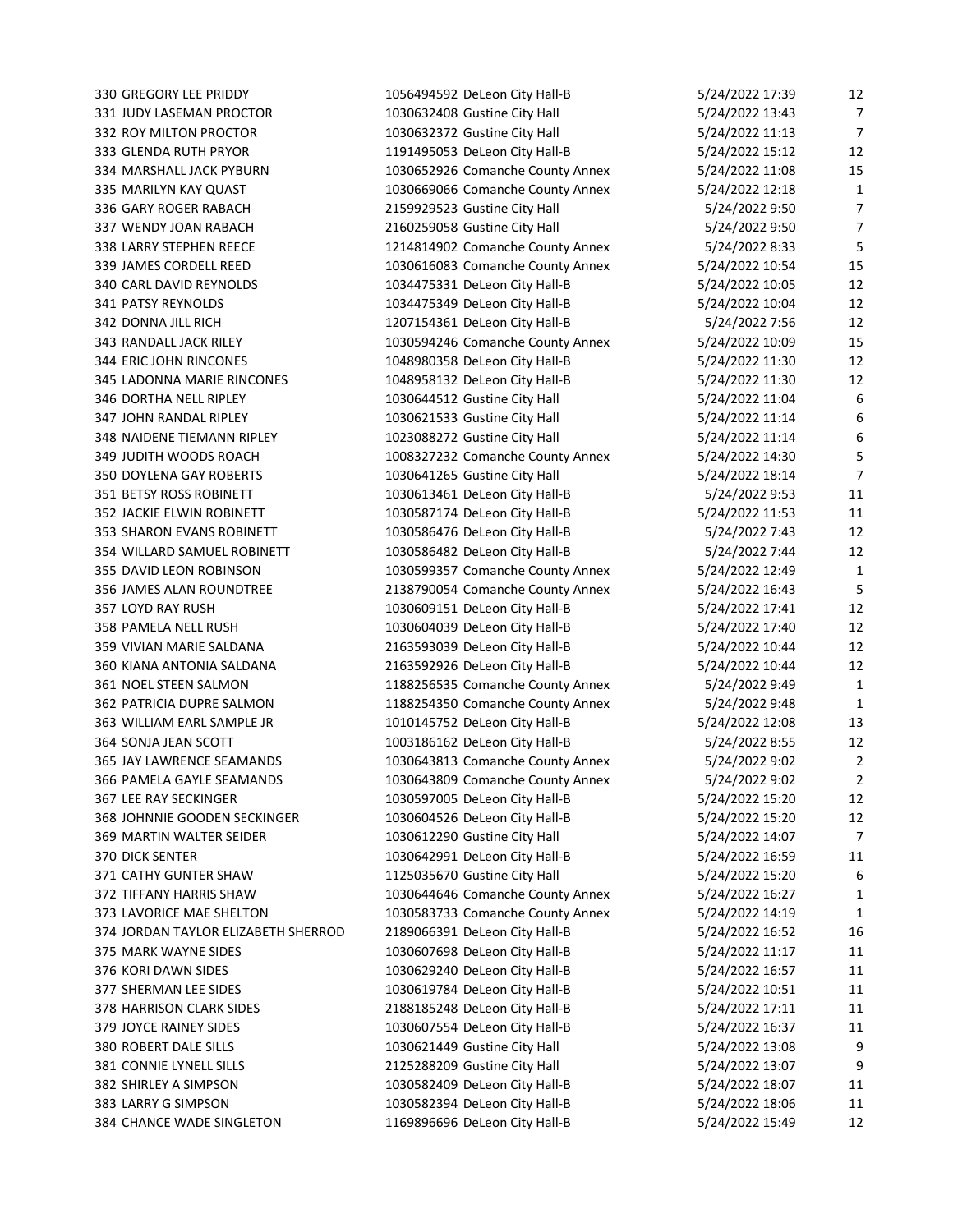385 CLAUDE J SLONE 1030584802 Gustine City Hall 5/24/2022 9:17 6 386 DORIS E. SLONE 1030666002 Gustine City Hall 5/24/2022 9:15 6 387 JANICE PEARL SMART 1206740401 DeLeon City Hall-B 5/24/2022 10:16 12 388 KENDAL DON SMITH 1003082625 Comanche County Annex 5/24/2022 17:51 15 389 TJWANAH STACY SMITH 1030586203 DeLeon City Hall-B 5/24/2022 16:34 12 390 JAMYE JOE SMITH 1030649983 Comanche County Annex 5/24/2022 9:50 2 391 DARYL BRUCE SMITH 1168908837 Gustine City Hall 5/24/2022 17:42 6 392 WANISE JANAINE SMITH 2170571098 Comanche County Annex 5/24/2022 7:18 2 393 DARREN SCOTT SMITH 1030618646 Comanche County Annex 5/24/2022 11:19 2 394 LINDA G SMITH 1055713019 DeLeon City Hall-B 5/24/2022 15:22 11 395 MILTON DEAN SMITH 1030586196 DeLeon City Hall-B 5/24/2022 12:09 12 396 LISA JILL SMITH 1030619103 Gustine City Hall 5/24/2022 17:41 6 397 SUSAN JEAN NEAL SMITH 1030604854 Comanche County Annex 5/24/2022 11:18 2 398 HERMAN JERRY SOLOMON 1030611267 DeLeon City Hall-B 5/24/2022 14:44 13 399 MARY RUBY SOLOMON 1030583952 DeLeon City Hall-B 5/24/2022 14:43 13 400 THOMAS GEORGE SOOS 2161858941 DeLeon City Hall-B 5/24/2022 11:34 12 401 CLETIS SAMUEL SPARGER 1030616361 DeLeon City Hall-B 5/24/2022 11:14 11 402 JOHN PAUL SPENCER 1030609547 DeLeon City Hall-B 5/24/2022 16:29 12 403 MELISSA SPIVEY 1145303366 Comanche County Annex 5/24/2022 14:28 2 404 DIANE LYNN SPROW 2170653445 Comanche County Annex 5/24/2022 11:46 2 405 LANA LEE SPRUILL 1030610629 Comanche County Annex 5/24/2022 11:40 1 406 ORVAL GENE SPRUILL 1030590829 Comanche County Annex 5/24/2022 11:41 2 407 SUSAN ELONA STALLINGS 1030657375 Gustine City Hall 5/24/2022 12:53 9 408 TIM P STALLINGS 1030658505 Gustine City Hall 5/24/2022 12:54 9 409 RUSSELL L STANALAND 2172102279 Comanche County Annex 5/24/2022 13:04 1 410 DIANA G STANALAND 2172103737 Comanche County Annex 5/24/2022 13:03 1 411 JULIANNA STEPHENS 1030588270 Gustine City Hall 5/24/2022 8:07 6 412 BRANDON GEORGE STEPHENS 1150979775 Gustine City Hall 5/24/2022 9:46 6 413 GAYLAND GEORGE STEPHENS 1030609919 Gustine City Hall 5/24/2022 8:07 6 414 MATTHEW W STEPHENSON 1034698766 DeLeon City Hall-B 5/24/2022 12:32 12:32 415 CHRISTINE ANN STEPHENSON 1034438856 DeLeon City Hall-B 5/24/2022 12:31 12 416 MICHAEL WAYNE STEPKEN 1055721169 Gustine City Hall 5/24/2022 14:36 6 417 RAYMOND WESLEY STEPP 1030580626 Comanche County Annex 5/24/2022 7:13 2 418 SUSAN EVA STEPP 1030589976 Comanche County Annex 5/24/2022 8:42 2 419 SANDRA STEWARD 1030621669 Comanche County Annex 5/24/2022 13:34 1 420 TYSON LAWRENCE SUMMERS 1030642856 Comanche County Annex 5/24/2022 16:18 2 421 VIOLA WALDREP TARPLEY 1030619713 DeLeon City Hall-B 5/24/2022 10:41 13 422 ROBERT LAWRENCE TARPLEY 1030583981 DeLeon City Hall-B 5/24/2022 10:37 13 423 ROSE ETTA TAYLOR 1030621477 DeLeon City Hall-B 5/24/2022 11:46 12 424 GUY MACK THEDFORD 1030635168 Gustine City Hall 5/24/2022 10:47 7 425 CHRISTOPHER STEPHEN TILL 1030622004 Comanche County Annex 5/24/2022 17:14 1 426 EARL RAYMOND TOMLINSON 1013172612 Comanche County Annex 5/24/2022 13:07 2 427 REBECCA LYNN TORREZ 1129536191 DeLeon City Hall-B 5/24/2022 15:13 12 428 JODIE KIMMEL TUCKER 1187904724 Gustine City Hall 5/24/2022 13:46 6 429 HEATH ALLEN TUCKER 1187904690 Gustine City Hall 5/24/2022 17:46 6 430 DELBERT TURNER 1144882744 DeLeon City Hall-B 5/24/2022 10:45 12 431 DARRON SCOTT VINEYARD 1046785267 Comanche County Annex 5/24/2022 17:50 15 432 DON ERIC VINEYARD 1045633708 Comanche County Annex 5/24/2022 12:13 1 433 GRACE KETCHAM WADSWORTH 1083675295 DeLeon City Hall-B 5/24/2022 14:21 12 434 GARY WADE WADSWORTH 1078757064 DeLeon City Hall-B 5/24/2022 14:20 12 435 DONNA JEAN WALTERS 1021914229 Comanche County Annex 5/24/2022 13:11 1 436 MARJORIE JEANETTE WARD 1030638741 DeLeon City Hall-B 5/24/2022 10:23 12 437 ROBERT DAULT WARD 2165597924 Gustine City Hall 5/24/2022 12:07 6 438 PEGGY MARIE WEBB 1011145007 DeLeon City Hall-B 5/24/2022 14:04 12 439 ROBERT GLEN WEBB 1011145011 DeLeon City Hall-B 5/24/2022 14:03 12